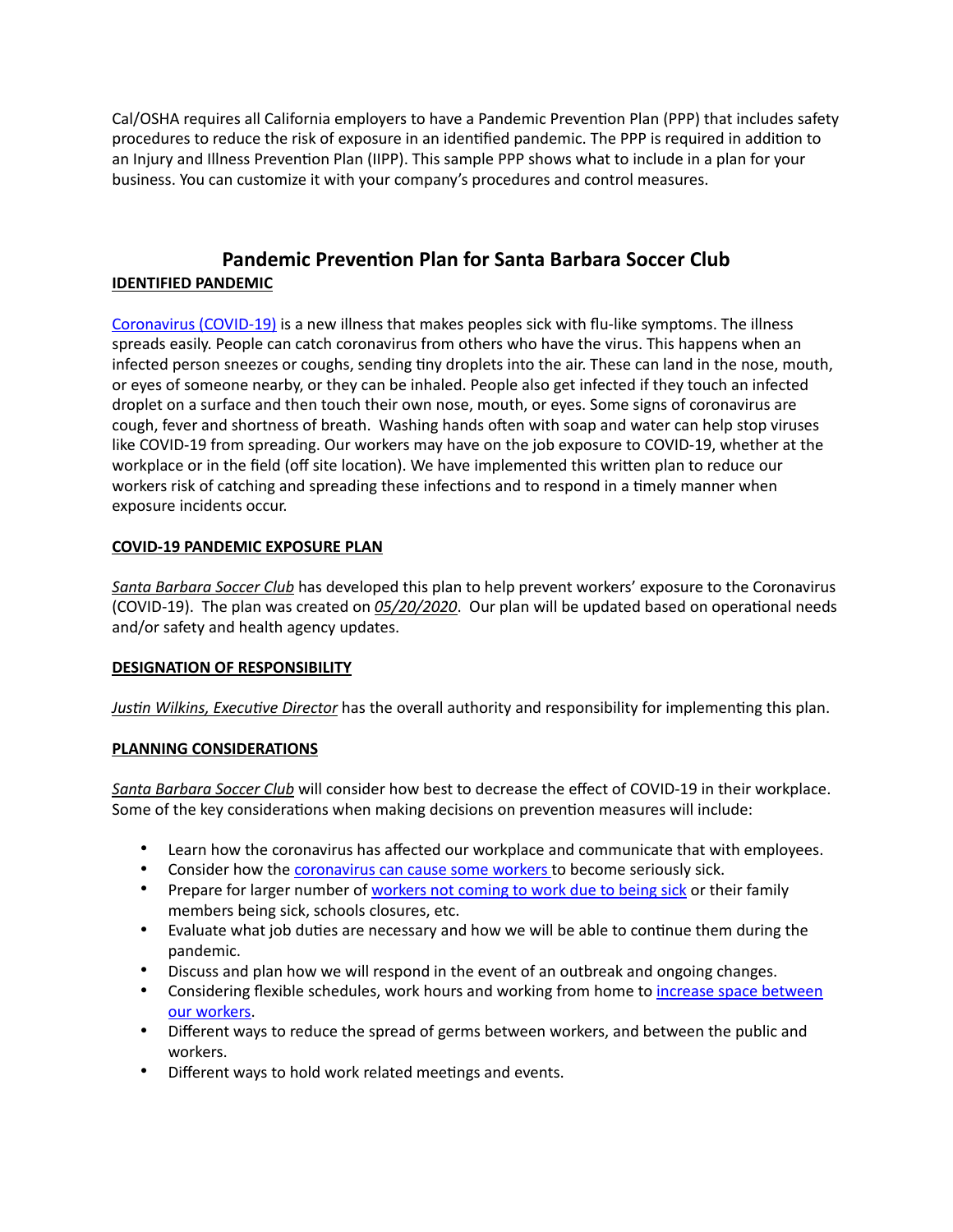• Reviewing Personal Protective Equipment (PPE) that can help reduce the spread of the coronavirus.

#### **TRAINING**

Training will be given to all workers on COVID-19 illness and infection prevention methods. Training in the following will be given to all supervisory and non-supervisory workers with expected risk exposure:

- [Coughing and sneezing](https://www.cdc.gov/flu/pdf/protect/cdc_cough.pdf) into a tissue or your elbow.
- **[Washing hands](https://www.cdc.gov/handwashing/pdf/wash-your-hands-poster-english-508.pdf) for at least 20 seconds.**
- [Avoiding close contact with people who are sick.](https://www.cdc.gov/coronavirus/2019-ncov/prevent-getting-sick/prevention-H.pdf)
- Keeping your hands out of your mouth, nose, and eyes.
- Not sharing personal items with coworkers (i.e. dishes, towels, pens, tools).
- Providing tissues, no-touch disposal trashcans, and hand sanitizer for use by workers.
- Personal Protection Equipment.
- Control measures.

#### **SUPERVISOR AND MANAGEMENT RESPONSIBILITIES**

All supervisors and managers will be familiar with our plan. The plan includes how to recognize the coronavirus illness. What to do if a worker becomes sick. Our company work practices to prevent the spread of germs. Review and use of coronavirus personal protective equipment. Instructions on cleaning and disinfecting the workplace.

Prevention measures will include:

- Knowing what [coronavirus \(COVID-19\) is and how it spreads,](https://www.cdc.gov/coronavirus/2019-ncov/images/social/covid19-symptoms-fb.png) and communicating that to employees.
- Encouraging sick workers to stay home.
- Sending workers with cough, fever and/or shortness of breath home immediately.
- Providing information and training to workers as identified in the training section of this plan.
- Keeping things clean that we touch at work like equipment and furniture.
- Advising workers to check CDC's Traveler's Health Notices to travel.

#### **WORKER RESPONSIBILITES**

In order to minimize the spread of the virus at our workplace we are asking our workers to help with our prevention efforts while at work. Workers will review our plan. The plan includes how to recognize the coronavirus symptoms, what to do if a worker becomes sick, work practices to prevent the spread of germs including review and use of coronavirus personal protective equipment and instructions on cleaning and disinfecting the workplace.

If workers have any questions, please contact your supervisor directly.

Prevention measures will include:

- Knowing what [coronavirus \(COVID-19\) is and how it spreads.](https://www.cdc.gov/coronavirus/2019-ncov/images/social/covid19-symptoms-fb.png)
- [Staying home if you are sick and/or have cough, fever and shortness of breath.](https://www.cdc.gov/coronavirus/2019-ncov/downloads/StayHomeFromWork_Horizontal.pdf)
- If you are infected with COVID-19 stay home and follow [CDC's guidelines](https://www.cdc.gov/coronavirus/2019-ncov/about/steps-when-sick.html).
- Information and training as identified in the training section of this plan.
- Keeping things clean at work like equipment and furniture.
- Checking the CDC's Traveler's Health Notices to travel.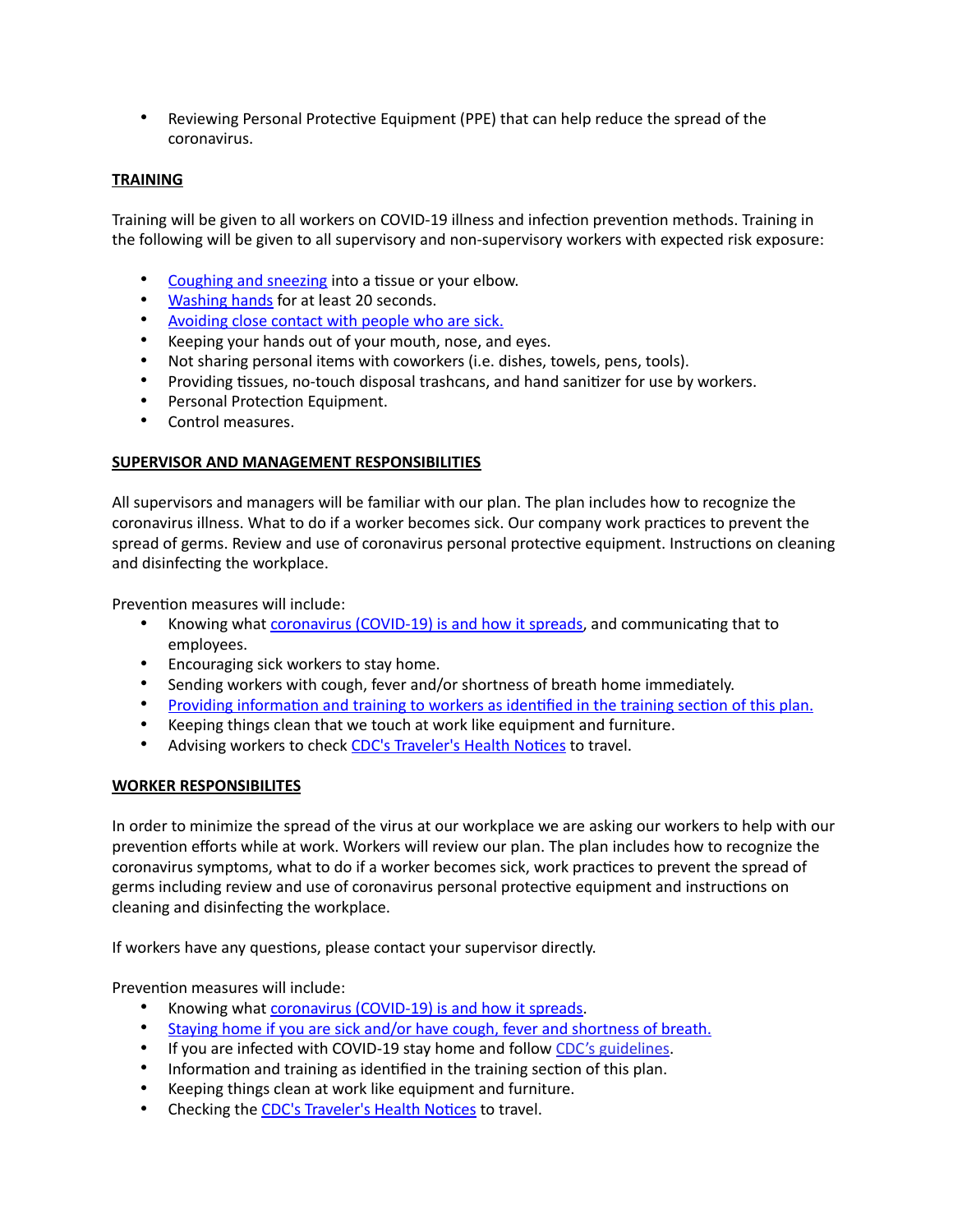# **COVID-19 ILLNESS AND PREVENTATIVE MEASURES**

- Cough, fever, and shortness of breath may appear 2-14 days after exposure.
- [Early symptoms may include](https://www.cdc.gov/coronavirus/2019-ncov/images/social/covid19-symptoms-fb.png) chills, body pains, sore throat, headache, diarrhea, nausea/ vomiting, and runny nose. If you show any symptoms, contact your employer and **DO NOT GO TO WORK**. Stay home.
- Practice good hygiene. Wash hands with soap and water for at least 20 seconds or use alcoholbased hand sanitizer with at least 60% alcohol.
- [Cover your mouth](https://www.cdc.gov/flu/pdf/protect/cdc_cough.pdf) and nose with a tissue when you cough or sneeze or use the inside of your elbow. Throw used tissues in the trash and immediately wash hands.

# **WORK CONTROL MEASURES**

[Physical Distancing](https://www.cdc.gov/coronavirus/2019-ncov/prevent-getting-sick/social-distancing.html) is maintaining a six-foot distance from others and shall be practiced at all times.

- Access to the workplace will be limited to only those necessary for work.
- All meetings/trainings shall be conducted by phone or other electronic means if possible.
- Provide additional seating to allow employees to take breaks while staying at least six feet apart.
- Enforce contact-free deliveries by establishing a location to receive packages away from high traffic areas.

#### Control Measures and Practices

- Assess the workplace to determine if engineering and/or administrative controls are needed. These may include barriers, floor markings to identify six-foot spacing, and establishing if oneway pedestrian traffic routes, are feasible.
- Place hand sanitizer or other hand cleaning devices at the entry and exit of the workplace.
- Post [signage](https://www.who.int/emergencies/diseases/novel-coronavirus-2019/advice-for-public) regarding hand washing, social distancing, cleaning, and disinfecting, throughout the workplace.
- Pre-screen all visitors to ensure they are not exhibiting symptoms.
- Ask employees, contractors, and visitors to leave the workplace and return home if they are showing symptoms.
- Provide training on personal protective equipment (PPE) to address pandemic exposure.
- Communicate your response plan with other business partners
- Do not share tools, water bottles, PPE or any other equipment with your co-workers.
- Avoid using other employees' phones, desks, offices, or other work tools and equipment, when possible.

#### **CLEANING AND DISINFECTING PROCEDURES**

- [Use products that meet EPA's criteria for use against SARS-CoV-2](https://www.epa.gov/pesticide-registration/list-n-disinfectants-use-against-sars-cov-2), the cause of COVID-19, and are appropriate for the surface.
- Clean and disinfect frequently touched objects and surfaces such as workstations, keyboards, telephones, handrails, and doorknobs.
- Clean shared spaces such as break/lunchrooms after use but no less than once per day.
- Clean and disinfect restrooms regularly.
- Ensure handwashing supplies in restrooms are fully stocked.
- Trash must be removed frequently by someone wearing disposable gloves.

# **PERSONAL PROTECTIVE EQUIPMENT**

• Select PPE based on function, fit, and availability.